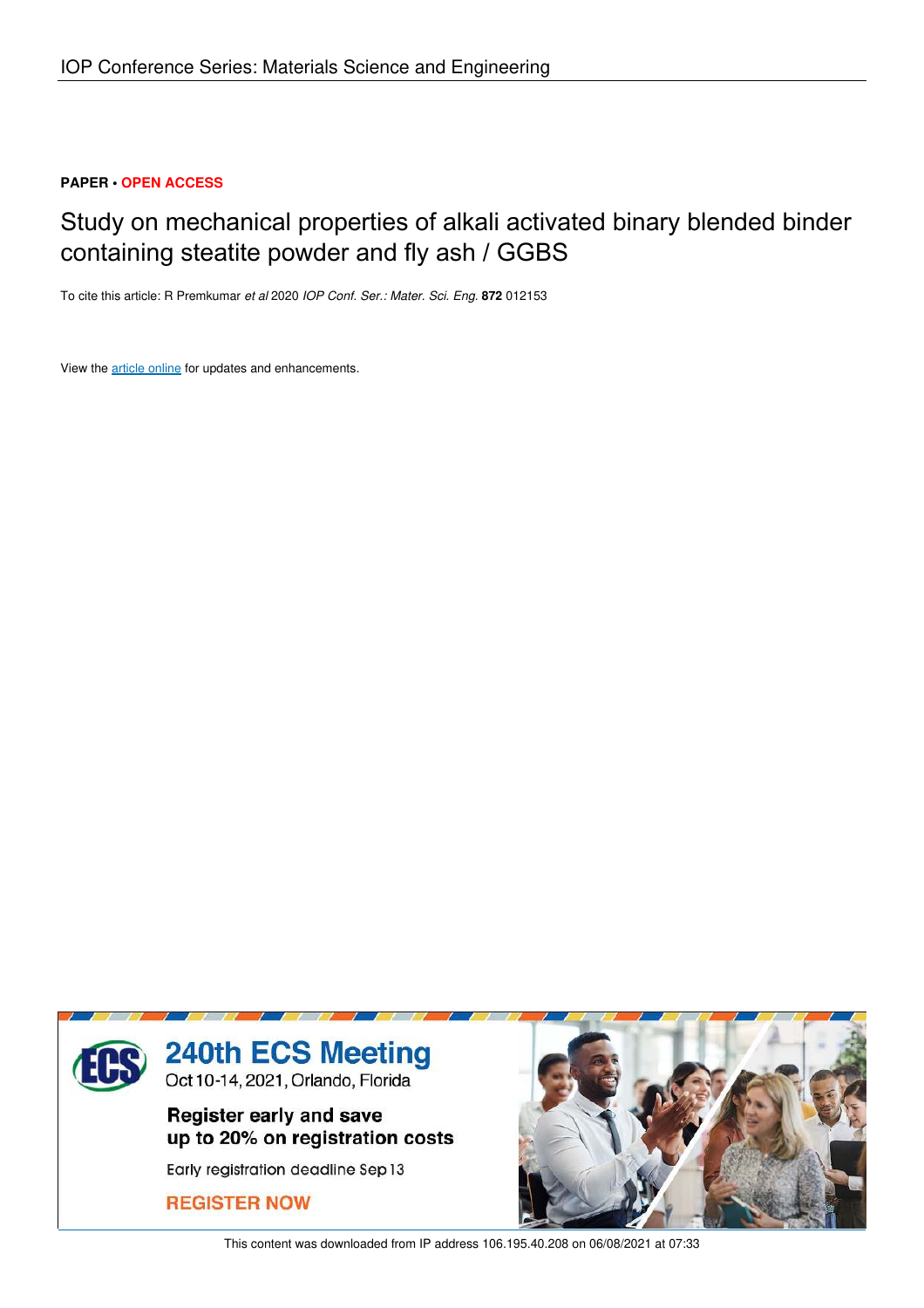## **Study on mechanical properties of alkali activated binary blended binder containing steatite powder and fly ash / GGBS**

**Premkumar R<sup>1</sup> , Ramesh Babu Chokkalingam<sup>1</sup> , M Shanmugasundaram<sup>2</sup> and Ragasree A<sup>1</sup>**

<sup>1</sup> School of Environmental and Construction Technology, Department of Civil Engineering, *KalasalingamAcademy of Research and Education, Krishnan Koil, Tamil Nadu, India. 2 School of Mechanical and Building Sciences, Vellore Institute of Technology, Chennai, Tamil Nadu, India.* 

*Email : prem.ce@gmail.com* 

**Abstract :** The primary advantage of geo polymeric concrete is the decrease in ecological effect in agreement with the concept of sustainable development. The present investigation thinks about the quality, and transport properties of GGBS–and fly debris based geopolymer mortars with different level of steatite powder. The main variables investigated were the hybrid binder of geopolymer mortar. In this present study fly ash and GGBS is partial replacement with different amounts of steatite powder (soap stone) 0%,10%, 20%, 30%, 40% & 50% to obtained the mechanical properties such as compressive strength and split tensile strength. For comparison, one mixture of ordinary portland cement mortar (OPC) is also studied. The alkali activators are prepared by combining NaOH and Na<sub>2</sub>SiO<sub>3</sub> solution in the ratio of 2.5 and NaOH concentration 10M. The flyash based Geopolymer mortar specimens are heat curing (oven dry) at  $70^{\circ}$ C for 48 hours and ambient curing was done in GGBS based Geopolymer mortar. Test results were obtained that, when increasing percentages of fly ash partial replaced with the steatite powder is gradually increased the strength and the proportion of steatite powder 30% are the optimum range value.

## **1. INTRODUCTION**

Geopolymer is a special concrete which emitted less amount of carbon-dioxide during hydration process compare to the conventional concrete. Geopolymer concrete was used industrial waste as a binder material such as flyash, Ground Granulated Blast furnace Slag (GGBS), metakaolin etc. Geopolymer mortars are normally orchestrated by blending an aluminosilicate reactive material, for example, FA with exceptionally combination of alkaline solution such as KOH, NaOH, potassium silicate or sodium silicate [1]. Mandeepkaur et al., conducted the experiment on the fly-ash based geopolymer mortar under different molarity of NaOH and combination of alkaline activator solution. They investigated result shows 16M of NaOH increase the compressive strength compare other concentration of NaOH activator and also combination of NaOH and Na<sub>2</sub>SiO<sub>3</sub> has 1.2 times more than the specimen activated using only NaOH [2]. Besides, it was demonstrated by Xu and Van Deventer where distinctive source materials of alumina-silicate mineral are utilized to create geopolymer, it required extra silica (Si) for the geopolymerisation procedure [3]. Ashely Russell Kotwall et al., geopolymer mortar test result shows that the flow ability were decreased due to the increase of NaOH component in the mix and the compressive test result shows increasing strength due to increase of NaOH in the mix. But increase of OH- ion in the mortar/ concrete decrease or affect the polycondensation process in the mix [4]. Mohammed haloob Al-majidi et al., investigated on the geopolymer mortar under ambient curing on the fly-ash based geopolymer partially replaced by the GGBS in the mix and the specimen were kept in both oven and ambient curing. At 28 days, the



Content from this work may be used under the terms of the Creative Commons Attribution 3.0 licence. Any further distribution of this work must maintain attribution to the author(s) and the title of the work, journal citation and DOI. Published under licence by IOP Publishing Ltd 1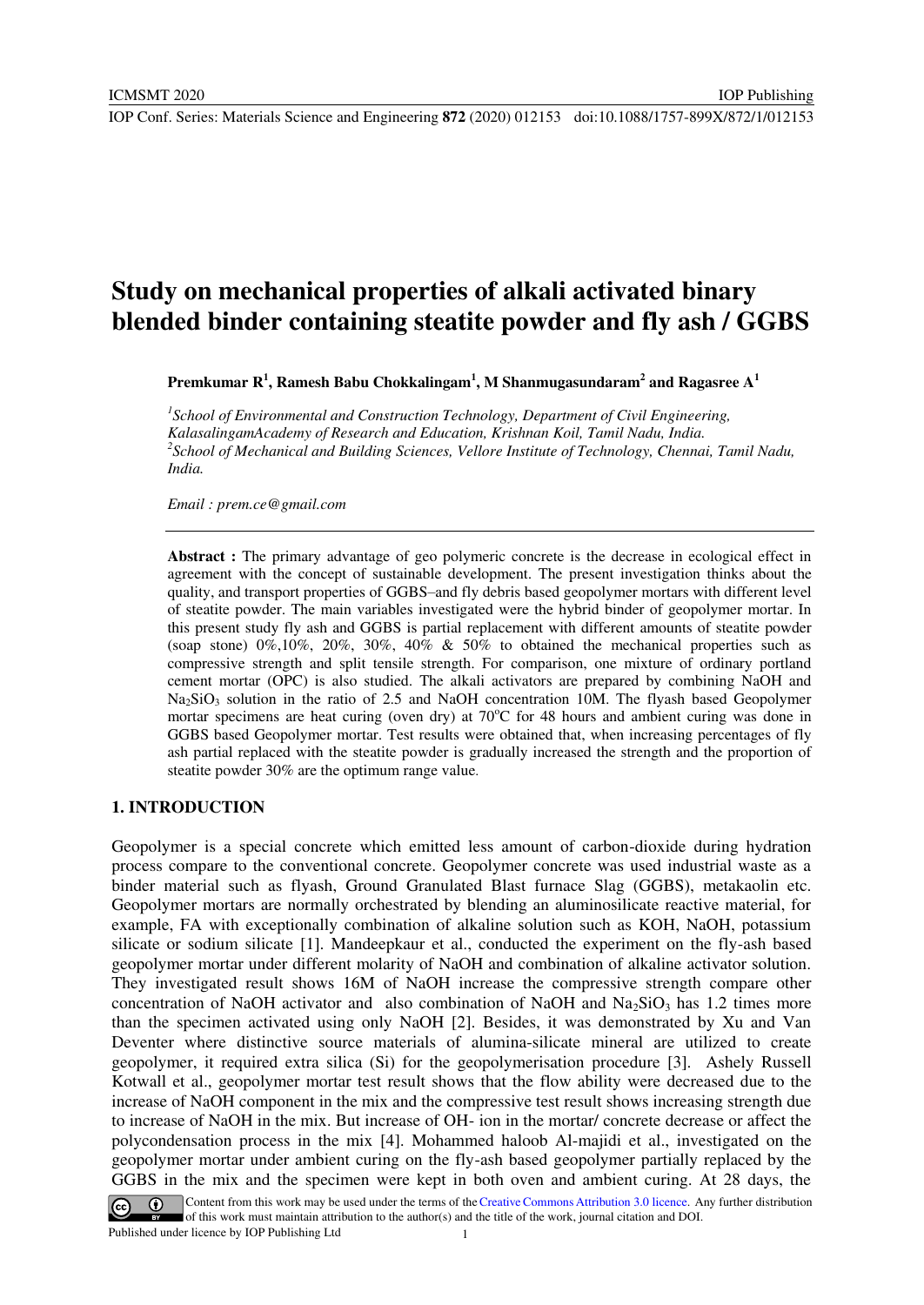#### ICMSMT 2020

IOP Publishing

IOP Conf. Series: Materials Science and Engineering **872** (2020) 012153 doi:10.1088/1757-899X/872/1/012153

compressive test result shows that the ambient cured specimen had same strength as compare to the oven cured specimen [5]. For the alkaline solution, the mix of NaOH and Na<sub>2</sub>SiO<sub>3</sub> prompts higher geopolymerisation rates contrasted with hydroxide alone [6]. It is viewed as that the substitution of FA with GGBS may change the GP microstructure, for example, porosity. For finer binding based materials a solid relationship between's the densification of microstructure and mechanical or solidness properties has been broadly detailed. In any case, such connections for GPs are less detailed. S.K. Saxena et al., MandeepKaur (2018) et al., investigated fly-ash based geopolymer with replacement of nano binder shows increase in compactness and nano structural geopolymer formation. Then it improves the compressive strength and durability properties in sulphuric acid attack [7]. R.Premkumar et al. investigated that, increment in steatite powder exhibits low water retention and low porousness representing to that the material was in a high thick pore structure [8].Up until now, numerous looks into have surveyed the impact of blending slag in with different materials, including metakaolin, fly ash, and mineral added substances on the durability properties and mechanical properties of geopolymer concrete. The present examination inspected the impact of utilizing different rates of substitution steatite powder in geopolymer mortar with flyash and GGBS. This assessment was finished by breaking down the outcomes acquired from geopolymer mortar.

### **2. EXPERIMENTAL INVESTIGATION**

#### *2.1 Constituent materials*

Ground Granulated Blast Furnace Slag (GGBS) was gathered from JSW concrete assembling plant, India. It is the sorts of waste from the steel make plant. Class F fly-Ash was utilized which it was collected from national thermal power plant corporation, tuticorin. The steatite powder is composed of talc-ore which was rich in the magnesium content and waste from type of metamorphic rock. It was collected from the Ultra fine minerals pvt, limited, India. The river sand is utilized as fine aggregate below 4.75mm was utilized and specific gravity is 2.78. The NaOH and Na<sub>2</sub>SiO<sub>3</sub>were utilized as aalkaline solution. The 10M of NaOH were used and the ratio between NaOH and Na<sub>2</sub>Sio<sub>3</sub> is 1:2.5. Ceraplast 300 was used as a superplasticizer to raise the workability of the geopolymer mortar.

### *2.2 Mix Proportions, preparation of specimens and Testing*

Table 1 shows the mix proportions of Geo polymer mortar with different binder. This table incorporates every binder five distinct blends for each steatite powder source utilizing various percentages of 10, 20, 30, 40 and 50 by partial replacement of the mass weight of the fly-ash/ GGBS. The fly-ash/ GGBS, steatite powder was mixed thoroughly for few minutes and the fine aggregate was mixed in the correct proportion of 1:3. Then the alkaline solution of sodium hydroxide and sodium silicate of ratio1:2.5 were added in the mix [9]. The binder/ alkaline solution ratio were 0.55. The ceraplast 300 was used in the mix to increase the workability of the mortar.

Then the mortar mix was laid in the cube and cylinder mould. The fly-ash based geopolymer mortar specimens were secured with the polythene packs for a time of 24 hours. The fly-ash based specimens were kept in the hot air oven of temperature  $70^{\circ}$ C for 48 hours, following 7 and 28 days of restoring the test were completed in figure 1. All GGBS based geopolymer specimens were demoulded following 24 hours and restored at room temperature in the research centre moving forward without any more treatment until the day of testing. Compressive testing was performed with a universal testing machine 1000kN in accordance with ASTM C109. The normal of three specimens was accounted for as the mechanical quality outcomes.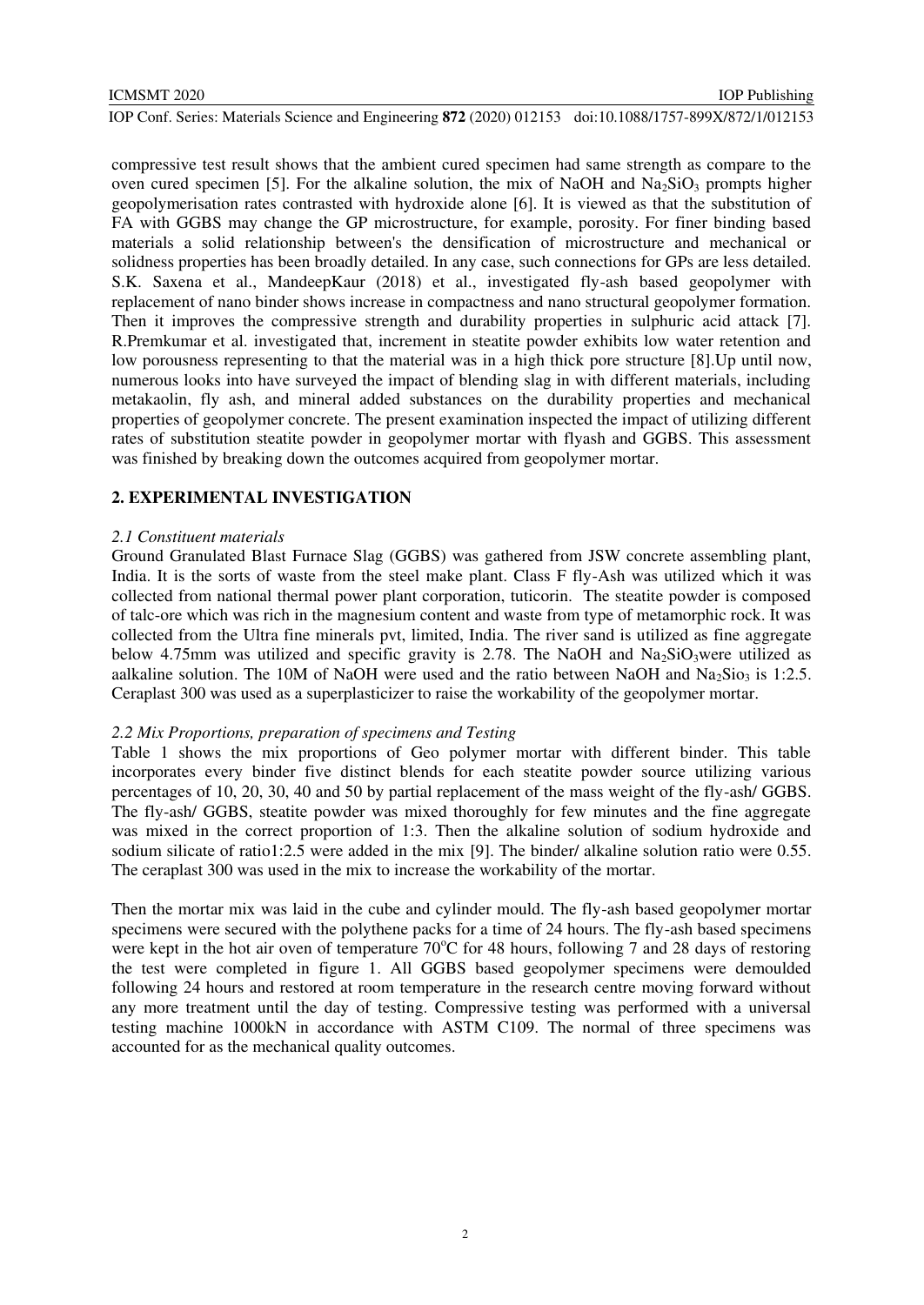IOP Publishing

IOP Conf. Series: Materials Science and Engineering **872** (2020) 012153 doi:10.1088/1757-899X/872/1/012153

| <b>Table 1.</b> Mix Proportions |                     |                         |                                                      |                         |                         |                                            |              |           |
|---------------------------------|---------------------|-------------------------|------------------------------------------------------|-------------------------|-------------------------|--------------------------------------------|--------------|-----------|
| Designation                     | Fly ash<br>$Kg/m^3$ | <b>GGBS</b><br>$Kg/m^3$ | Steatite<br>Powder<br>$\frac{\text{kg}}{\text{m}^3}$ | Sand<br>$\text{kg/m}^3$ | Sand/<br><b>Binding</b> | NaOH /<br>Na <sub>2</sub> SiO <sub>3</sub> | W/B<br>Ratio | <b>SP</b> |
| FS <sub>0</sub>                 | 450                 |                         | $\overline{0}$                                       | 1350                    | 3                       | 2.5                                        | 0.5          | $2\%$     |
| <b>FS10</b>                     | 405                 |                         | 45                                                   | 1350                    | 3                       | 2.5                                        | 0.5          | $2\%$     |
| <b>FS20</b>                     | 360                 |                         | 90                                                   | 1350                    | 3                       | 2.5                                        | 0.5          | $2\%$     |
| <b>FS30</b>                     | 315                 |                         | 135                                                  | 1350                    | 3                       | 2.5                                        | 0.5          | $2\%$     |
| <b>FS40</b>                     | 270                 |                         | 180                                                  | 1350                    | 3                       | 2.5                                        | 0.5          | $2\%$     |
| <b>FS50</b>                     | 225                 |                         | 225                                                  | 1350                    | 3                       | 2.5                                        | 0.5          | $2\%$     |
| GS <sub>0</sub>                 |                     | 450                     | $\overline{0}$                                       | 1350                    | 3                       | 2.5                                        | 0.5          | $2\%$     |
| <b>GS10</b>                     |                     | 405                     | 45                                                   | 1350                    | 3                       | 2.5                                        | 0.5          | $2\%$     |
| <b>GS20</b>                     |                     | 360                     | 90                                                   | 1350                    | 3                       | 2.5                                        | 0.5          | $2\%$     |
| <b>GS30</b>                     |                     | 315                     | 135                                                  | 1350                    | 3                       | 2.5                                        | 0.5          | $2\%$     |
| GS40                            |                     | 270                     | 180                                                  | 1350                    | 3                       | 2.5                                        | 0.5          | $2\%$     |
| <b>GS50</b>                     |                     | 225                     | 225                                                  | 1350                    | 3                       | 2.5                                        | 0.5          | $2\%$     |





**Figure 1**.preparation of specimens

## **3. RESULTS AND DISCUSSION**

#### *3.1Mechanical Properties in Flyash with Steatite Powder*

Figure 2 shows the 7 and 28 days compressive strength for normal mortar was  $25.67$  N/mm<sup>2</sup> and 34 N/mm<sup>2</sup>, by replacement of fly ash with steatite powder up to 50 %. Fly ash with the steatite powder of geo polymers 7day and 28day strength were gradually increased the strength. From the experimental investigation it is clear that the increased the steatite content as well as increasing the strength also, because steatite have a nano size particles its filled in the pores in the concrete specimens. When the results are showing at the compressive strength of normal cement mortar and substitution of fly ash, the quality was diminished for supplanting of fly ash with steatite powder after 30% substitution. It shows the 28 days compressive strength for geopolymer with FS0 is 28 N/mm<sup>2</sup> and geopolymer with FS30 is 33 N/mm<sup>2</sup>. When contrasted 0% with 30% of fly ash based mortar strength is 15% expanded. When thought about 50% and 30% replacement of steatite powder polymer concrete the 10% quality is diminished. The outcome shows that most noteworthy compressive quality was acquired at FS30%.

Figure 3 shows the 7 and 28 days split tensile strength for typical mortar was  $1.67$  N/mm<sup>2</sup> and  $3.23$ N/mm<sup>2</sup>, by supplanting of fly ash with steatite powder up to 50 %. When looking at the split tensile of different mix proportion with substitution of fly ash, the strength was diminished for supplanting of fly ash with steatite powder after 30% substitution. It shows the 28 days elasticity for geopolymer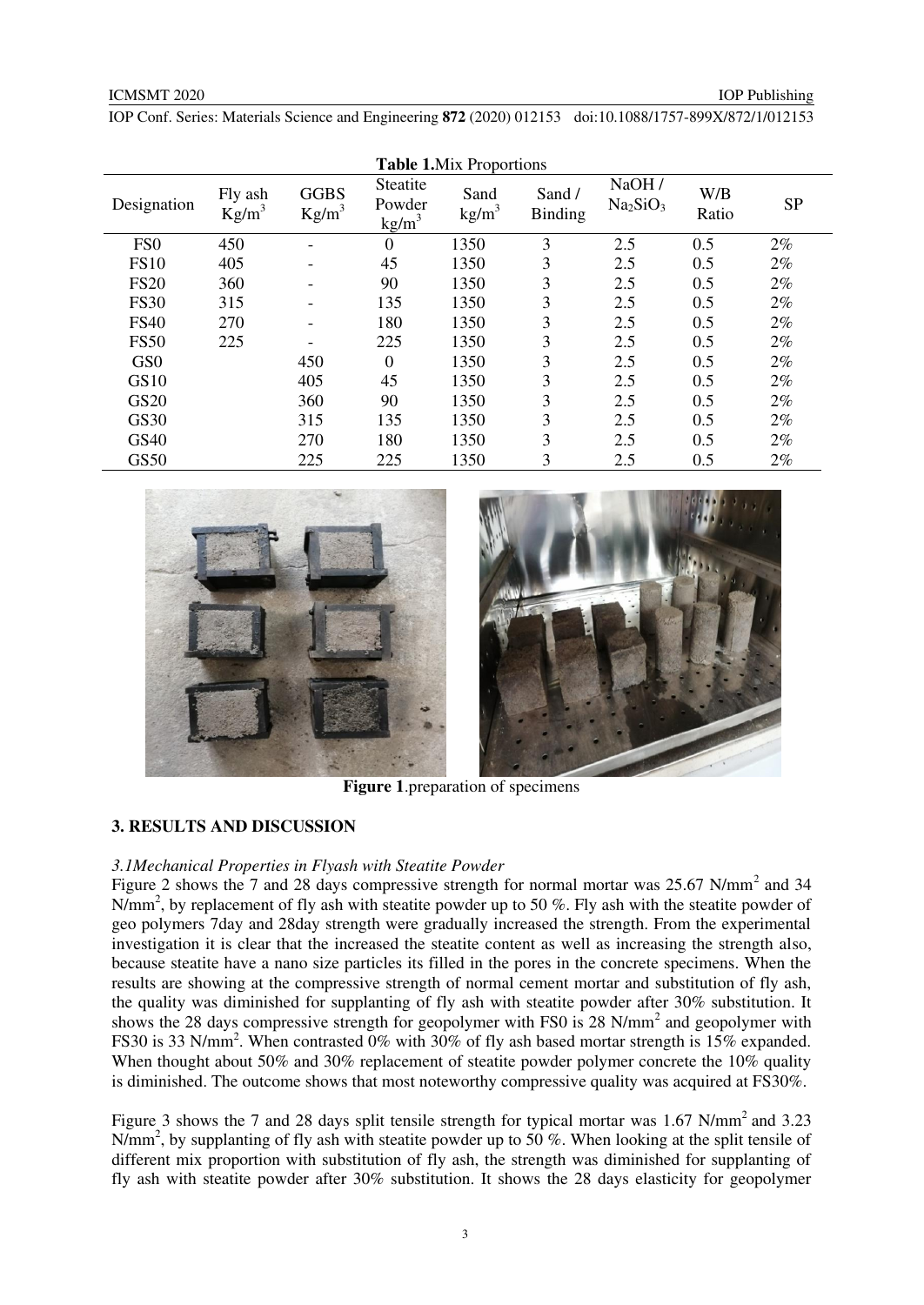with FS0 is 2.97 N/mm<sup>2</sup> and geopolymer with FS30 is 3.73 N/mm<sup>2</sup>. When contrasted 0% with 30% of fly ash based geopolymer mortar strength is 15% expanded. The outcome shows that most elevated compressive quality was acquired at FS30%



**Figure 2**.Compressive strength in Flyash with steatite powder



**Figure 3**.Split Tensile strength in Flyash with steatite powder

#### *3.2Mechanical Properties in GGBS with Steatite Powder*

The results obtained from figure 4 shows the compressive strengths of various ratio sample cubes in the volumetric fraction of 1:3. CM gives the nominal compressive strength of 34  $N/mm^2$ . The GS0 sample achieves 38 N/mm<sup>2</sup> after 28 days. The GS0 increases its strength to 10% attainment of nominal value. From the test examination plainly the expanded the steatite content just as expanding the strength likewise up to 30% supplanting of steatite powder with GGBS. Further the quality was diminished up to half substitution however fulfillment of ostensible value of mortar specimen. The result shows that most huge compressive quality was gotten at 30% of substitution of steatite powder. Figure 5 shows variety of split rigidity at 7 years old and 28 days were given. From the test results, it was seen that with the development in assembly of sodium hydroxide, the split rigidity of geopolymer mortar increments for all cases. The most extreme elasticity of geopolymer mortar was seen in GS40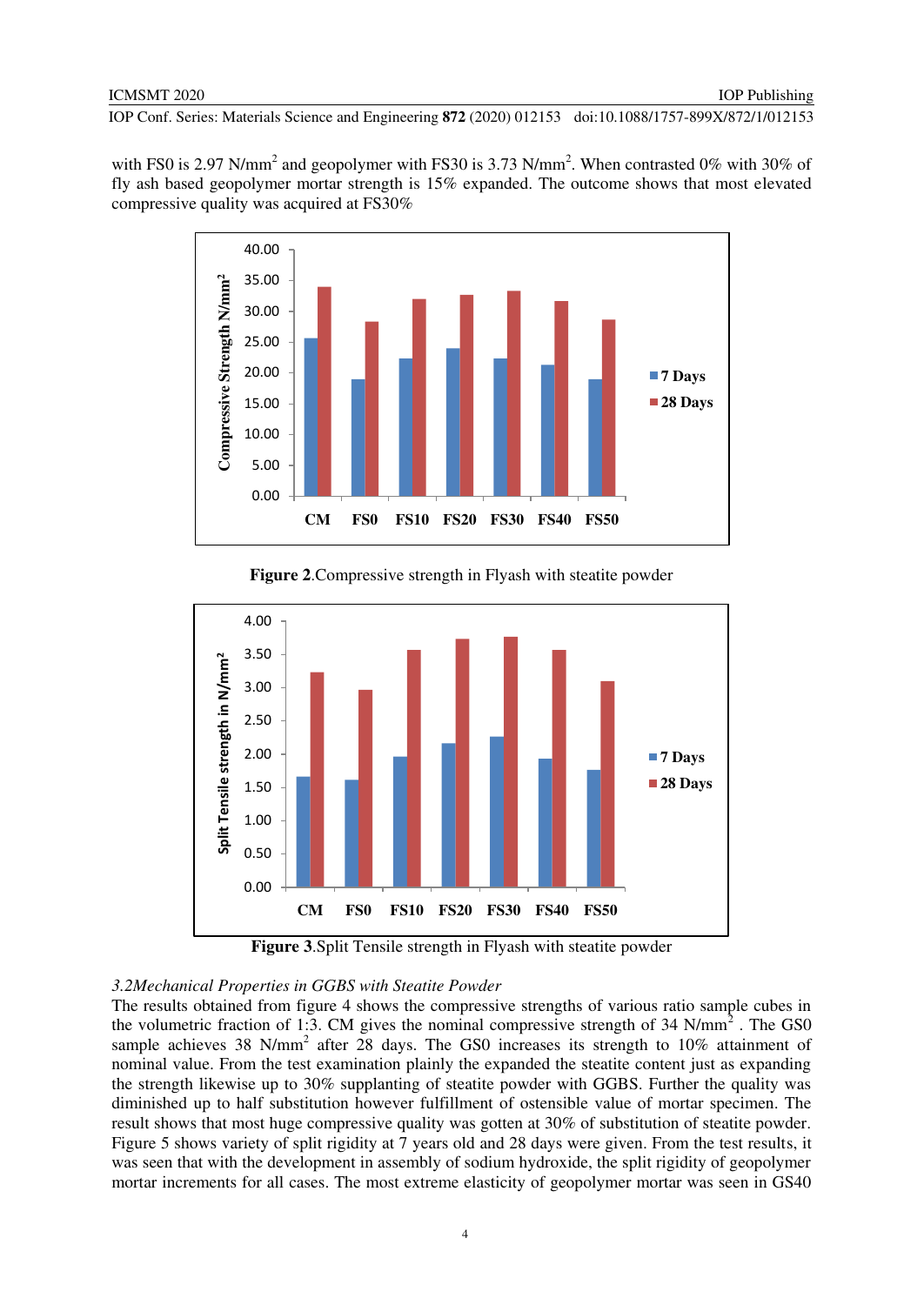at 28 days.



**Figure 4**.Compressive strength in GGBS with steatite powder



**Figure 5.**Split Tensile strength in Flyash with steatite powder

## *3.3 Development of Compressive Strength*

Figure 6 shows the development of compressive strengths for different mortar mixtures with varying proportion at 7 and 28 days strength. The better particles of steatite powder decline the slender pore effectively. Ashtiani et al. [10] detailed that higher pressing variable upgraded the compressive strength. The impact of heat curing on the quality improvement likewise assumes significant job in fly ash based geopolymer mortar as observed from the figure 7. In any case, the pace of solidarity increase from 7 days to 28 days was found between fly ash based and GGBS based geopolymer mortar [11]. The fineness of steatite powder and FA additionally has huge impact on the improvement of strength at 28 days. The better particles have larger surface zone that may expand the reactivity in the geopolymerization procedure.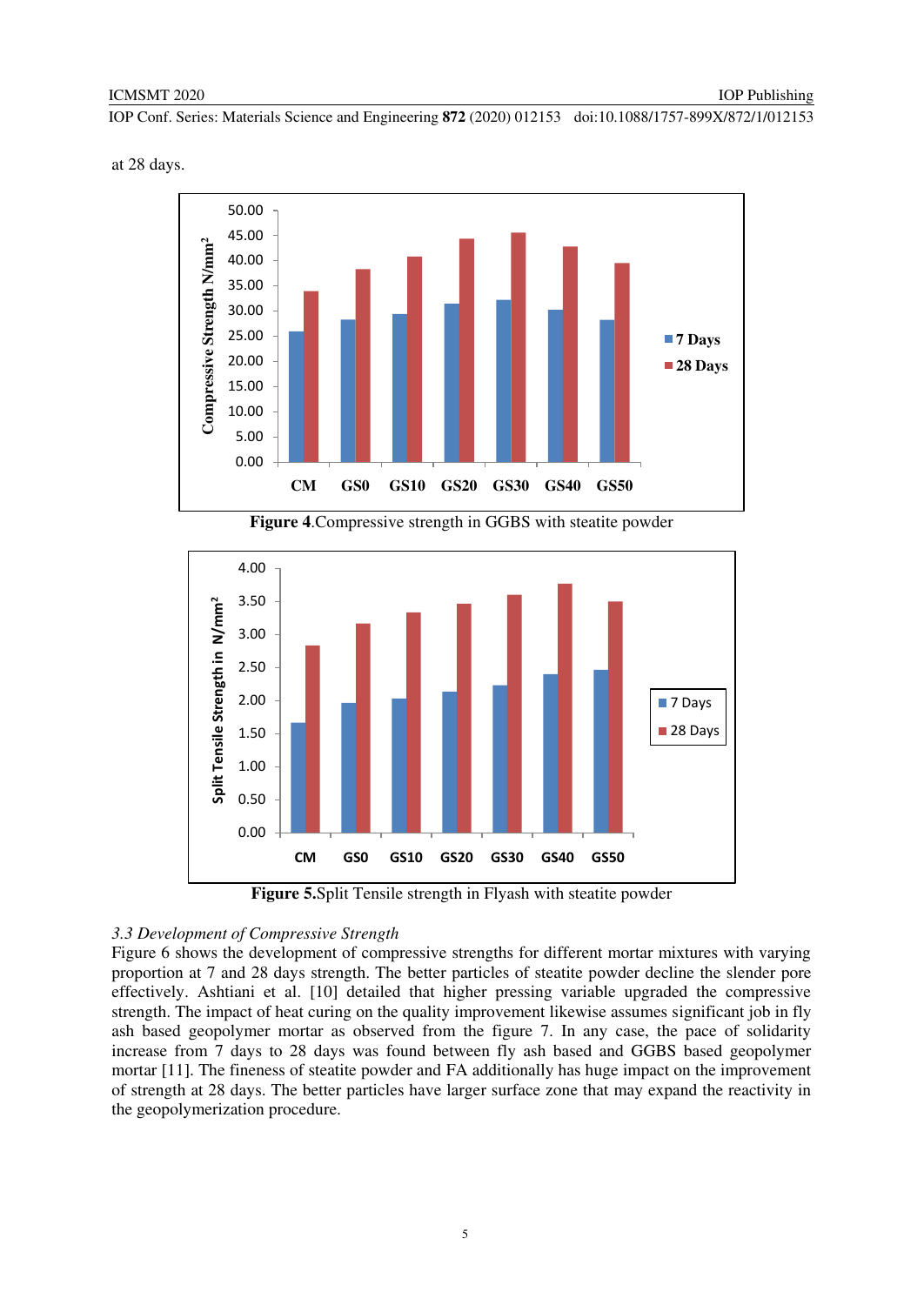





**Figure 7.**Development of Compressive Strength for 7 to 20days

## **4. CONCLUSION**

The following important conclusions can be drawn based on the study presented above,

- This paper presents research work on the development of steatite powder based geopolymer mortar with different binder fly ash / GGBS.
- The results of the experiment show the increase percentage of steatite powder to various binder fly ash / GGBS increase compressive strength of the specimen up to 30% partial replacement of binder.
- Furthermore the strength has a significant decrease on the 28 days strength but only has marginal effect normal mortar strength.
- In this research, the steatite powder increase the quality content produced the highest split tensile strength while still maintaining good result.
- In GGBS based mortar the split tensile strength increased as the increasing steatite powder from 0 to 40% but decreased at 50%. In this research 30% replacement was the optimum value in both type of binder.
- The blends in with all the more fine particles require more glue to cover the surface area, yet